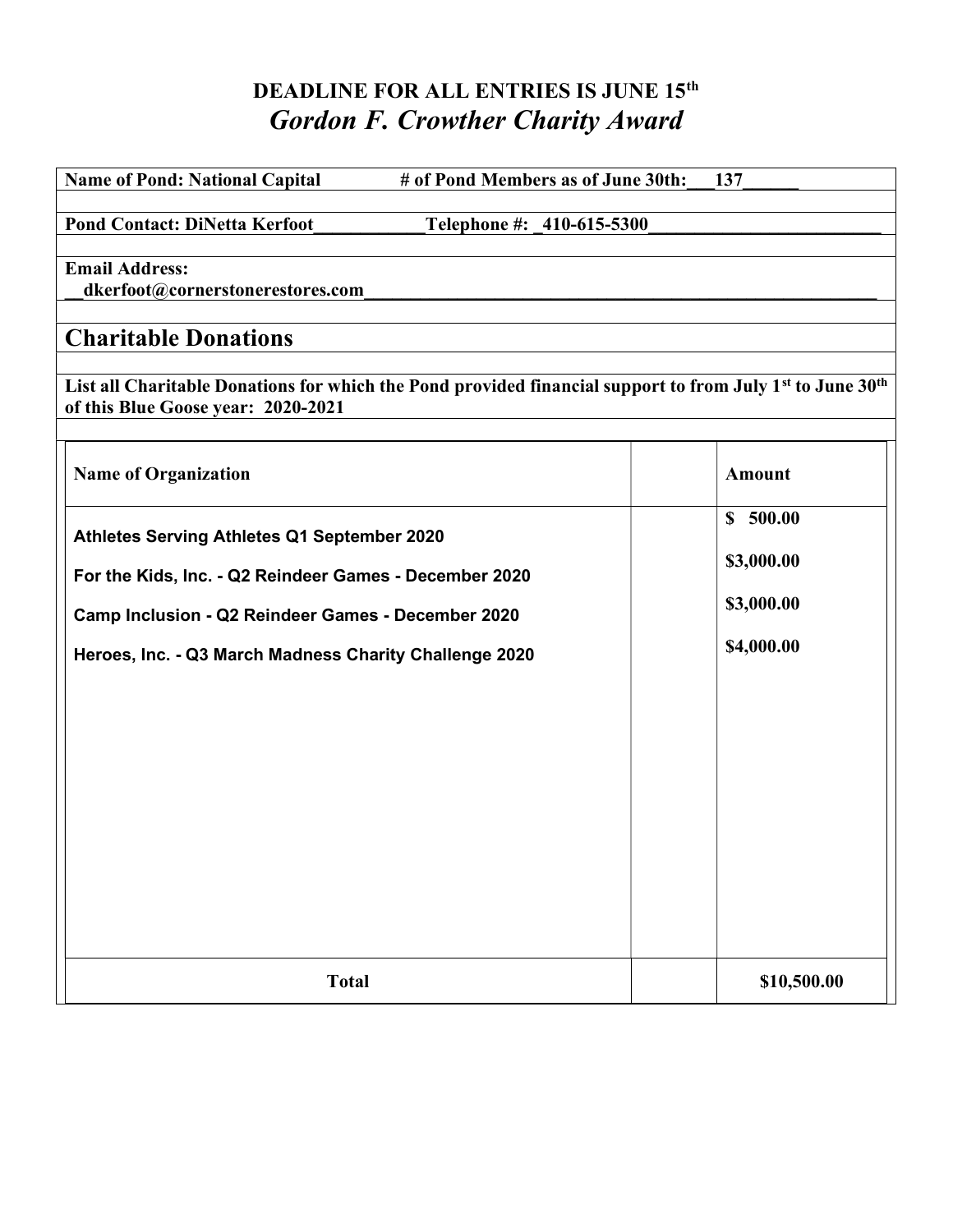## **Service Donations**

Service Donations: List any organizations whereby the members gave volunteer time to assist the charitable organization.

| Organization                                        | <b>Type of activity</b>                                 | <b>Total</b><br><b>Volunteer</b><br><b>Hours</b> | Number of<br><b>Pond Members</b><br>in attendance |
|-----------------------------------------------------|---------------------------------------------------------|--------------------------------------------------|---------------------------------------------------|
| <b>Second Chance</b>                                | Volunteering our time to sort<br>construction materials | <b>100</b>                                       | 20                                                |
| <b>Childrens' National Medical</b><br><b>Center</b> | <b>Deliver Toys from Toy Drive</b>                      | 16                                               | 4                                                 |
| <b>Ed Block Courage House</b>                       | <b>Deliver Toys from Toy Drive</b>                      | 8                                                | $\overline{2}$                                    |
| Click or tap here to enter text.                    | Click or tap here to enter text.                        | Click or tap here to<br>enter text.              |                                                   |
| Click or tap here to enter text.                    | Click or tap here to enter text.                        | Click or tap here to<br>enter text.              |                                                   |
|                                                     | Click or tap here to enter text.                        | Click or tap here to<br>enter text.              |                                                   |

## Other Donations and Collections

Other Donations or Collections: Please list any organizations that collections or donations (food, clothing, toys, etc) were obtained. Try and give a value to what was collected, such as number of pounds of food, or "x" amount of individual toys.

| Organization                                        | <b>What was Collected</b>                | <b>Amount or Estimated Value</b>               |
|-----------------------------------------------------|------------------------------------------|------------------------------------------------|
| <b>Childrens' National Medical</b><br><b>Center</b> | Click or tap here to enter text.<br>Toys | Click or tap here to enter text.<br>\$1,000.00 |
| <b>Ed Block Courage House</b>                       | <b>Toys</b>                              | \$800.00                                       |
|                                                     |                                          |                                                |
|                                                     |                                          |                                                |
|                                                     |                                          |                                                |
|                                                     |                                          |                                                |
|                                                     |                                          |                                                |